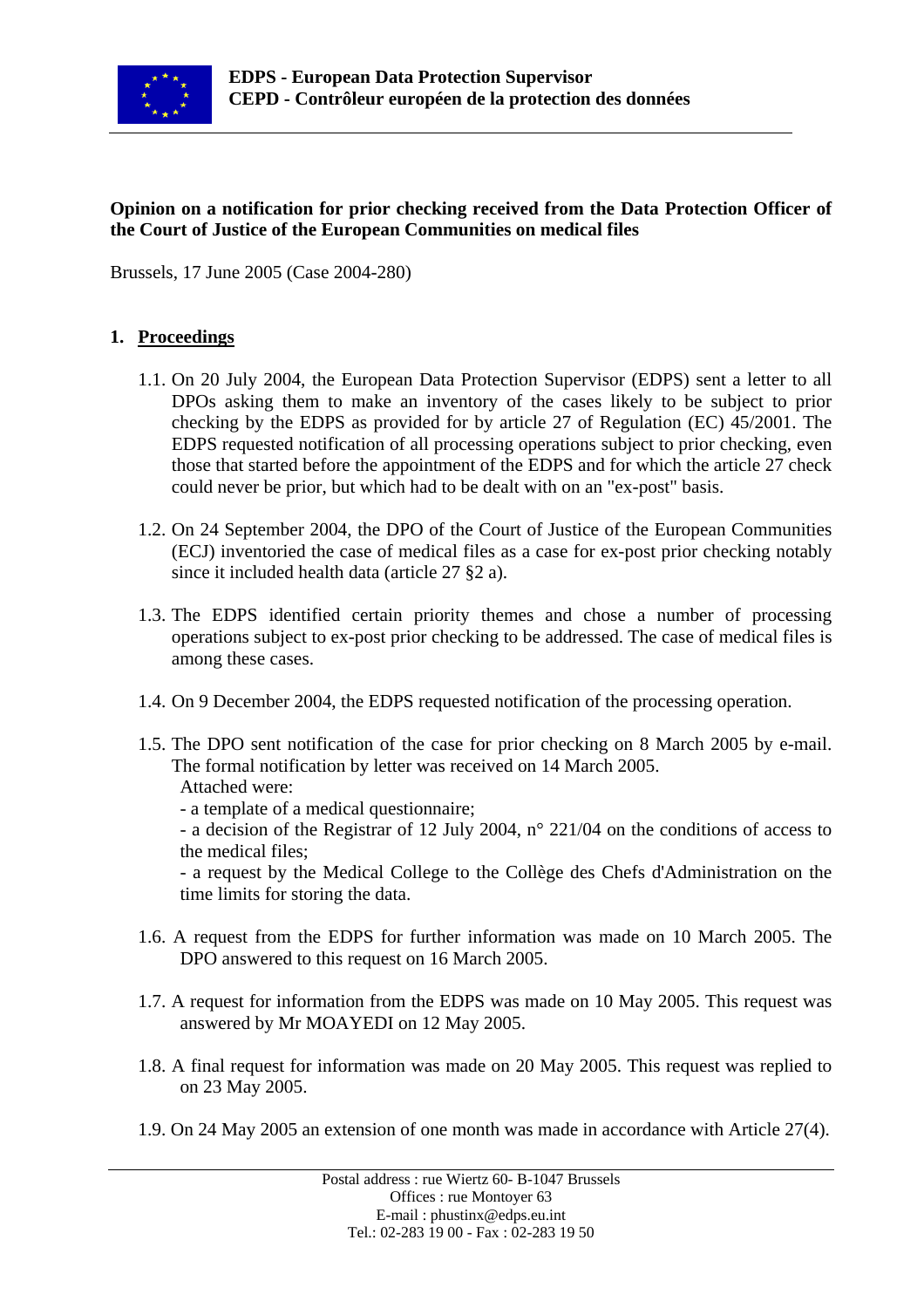## **2. Examination of the matter**

### **2.1. The facts**

Medical files concerning its officials and agents are kept at ECJ by the Medical Service of the Personnel Division. Information contained in medical files serve different purposes.

## *Medical check up*

According to the Staff Regulations (SR) potential or actual members of staff are subject to a medical examination by the institution's medical officers. Indeed, potential candidates may only be appointed as an official providing he "is physically fit to perform his duties" (article 28 (e) SR and article 13 of Conditions of employment of other agents). Article 33 therefore provides that, before appointment, a successful candidate shall be medically examined by one of the institution's medical officers in order that the institution may be satisfied that he fulfils the requirements of Article 28(e). The candidate is also required to complete a medical questionnaire and is subjected to various medical tests mentioned in the questionnaire. According to the information given by the DPO, candidates are also subject to blood tests.

Article 1 of Annex VIII of the Staff Regulations and article 32 of the Conditions of employment of other agents also provide that if the medical examination shows the servant to be suffering from sickness or invalidity, the appointing authority may decide that expenses arising from such sickness or invalidity are to be excluded from the reimbursement of expenditure provided for in Article 72 of the Staff Regulations. The medical questionnaire also contributes to the determination of the insurability of the data subject.

Where a negative medical opinion is given as a result of this medical examination, the candidate may, within 20 days of being notified of this opinion by the institution, request that his case be submitted for the opinion of a medical committee composed of three doctors chosen by the appointing authority from among the institution's medical officers. The medical officer responsible for the initial negative opinion shall be heard by the medical committee. The candidate may refer the opinion of a doctor of his choice to the medical committee.

During his/her career, officials shall undergo a medical check-up every year either by the institution's medical officer or by a medical practitioner chosen by them (article 59.6). According to the information received, if the official chooses to proceed to an examination by an independent medical practitioner, the medical service receives the medical report and any copies of complementary examinations carried out.

### *Medical examination in the event of illness or sick leave*

An official who provides evidence of being unable to carry out his duties by reason of illness or accident shall be entitled to sick leave. He shall produce a medical certificate if he is absent for more than three days. This medical certificate will be kept in his medical file. The official may at any time be required to undergo a medical examination arranged by the institution (article 59.1 of SR). The results of these medical examinations will also be stored in the medical file.

The Appointing Authority may refer to the Invalidity Committee the case of any official whose sick leave totals more than 12 months in any period of three years (Article 59.4 of SR). Information regarding the length of absence and relevant extracts from the medical file are sent directly by the Court's medical service to the doctors sitting on the Invalidity Committee.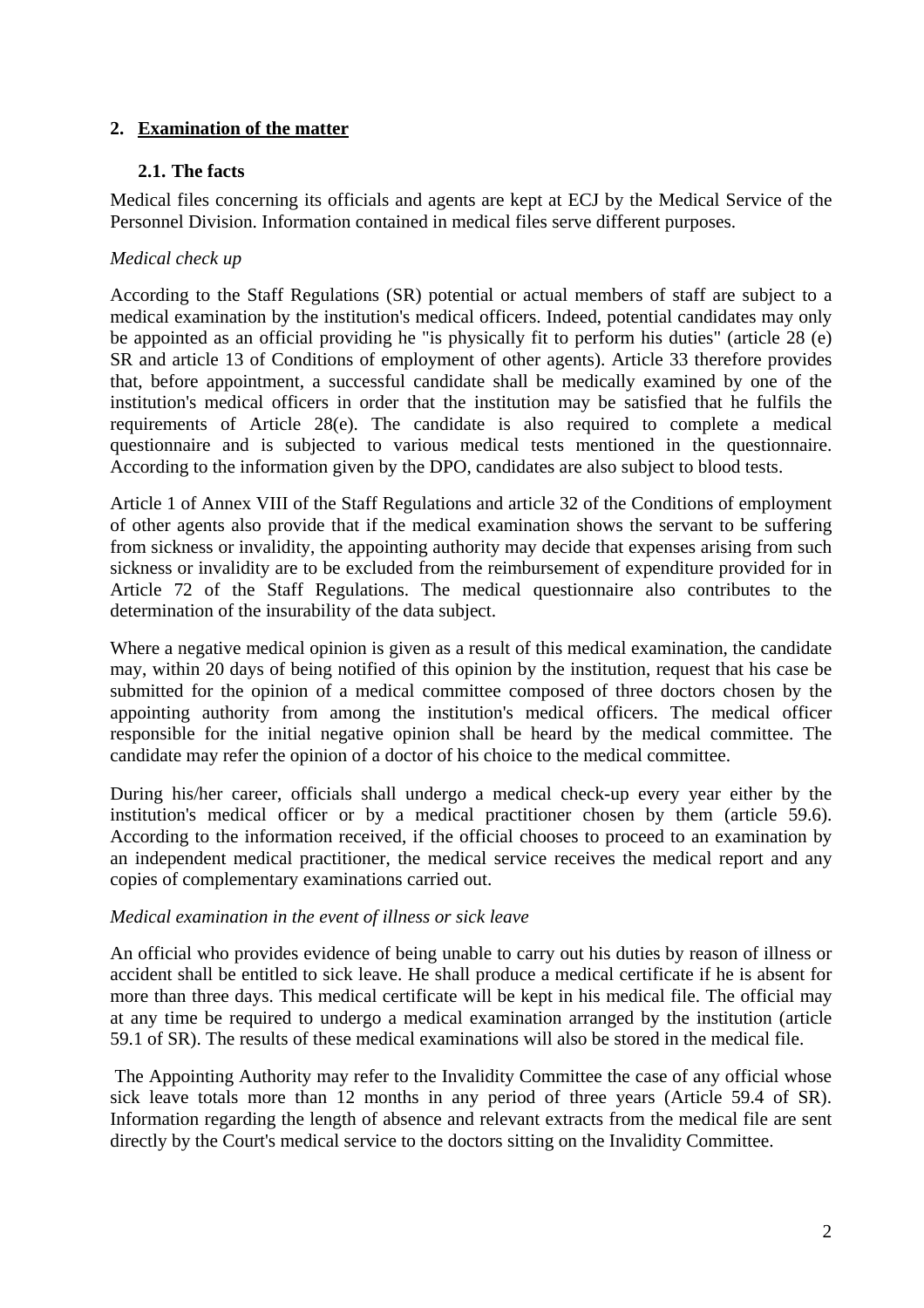Medical files may be sent to the legal counsel of the Court and to Court of First Instance itself in the context of a case taken by a member of staff against a decision in this field.

## *Accident or occupational disease*

Article 73 of the SR provide that officials are insured, from the date of entering the service, against the risk of occupational disease and of accident subject to rules drawn up by common agreement of the institutions of the Communities. According to Article 16 of the Rules on the insurance of officials of the European Communities against the risk of accident and of occupational disease, any official making a claim after an accident will need to submit a medical certificate specifying the nature of injuries and the probable consequences of the accident.

According to article 19 of these rules, decisions recognizing the accidental cause of an occurrence including a decision as to whether the occurrence is to be attributed to occupational or non-occupational risks, or decisions recognizing the occupational nature of a disease and assessing the degree of permanent invalidity shall be taken by the appointing authority on the basis of the findings of the doctor(s) appointed by the institutions; and where the official so requests, after consulting the Medical Committee. The decision defining the degree of invalidity shall be taken after the official's injuries have consolidated. To this end, the official concerned must submit a medical report stating that he has recovered or that his condition has stabilized and also setting out the nature of his injuries (article 20 of the rules).

All information contained in medical files is stored in the Personnel division according to strict security measures, which guarantee exclusive access by the Medical Service.

# **2.2. Legal aspects**

# **2.2.1. Prior checking**

The prior checking relates to the processing of personal data contained in medical files held by the ECJ. The prior checking of the processing of data related to health and concerning sick leave will be examined by the EDPS in a separate case (2004-0278).

The present processing operation concerns manual processing of the data. It falls within the scope of Regulation (EC) 45/2001 since it involves the processing of personal data which form part of a filing system or are intended to form part of a filing system (Article 3(2) of the Regulation). The processing involves data relating to health and qualified as a "special" category of data, subject to the provisions of Article 10 (see below 2.2.3).

Article 27 (1) of Regulation (EC) 45/2001 subjects to prior checking by the EDPS all "processing operations likely to present specific risks to the rights and freedoms of data subjects by virtue of their nature, their scope or their purposes". Article 27 (2) of the Regulation contains a list of processing operations that are likely to present such risks such as processing of data relating to health. Medical files clearly contain health related data and to that extent qualify for prior check by the EDPS.

Since prior checking is designed to address situations that are likely to present certain risks, the opinion of the EDPS should be given prior to the start of the processing operation. In this case however the processing operation has already been established. This is not a serious problem however as far as any recommendations made by the EDPS may still be adopted accordingly.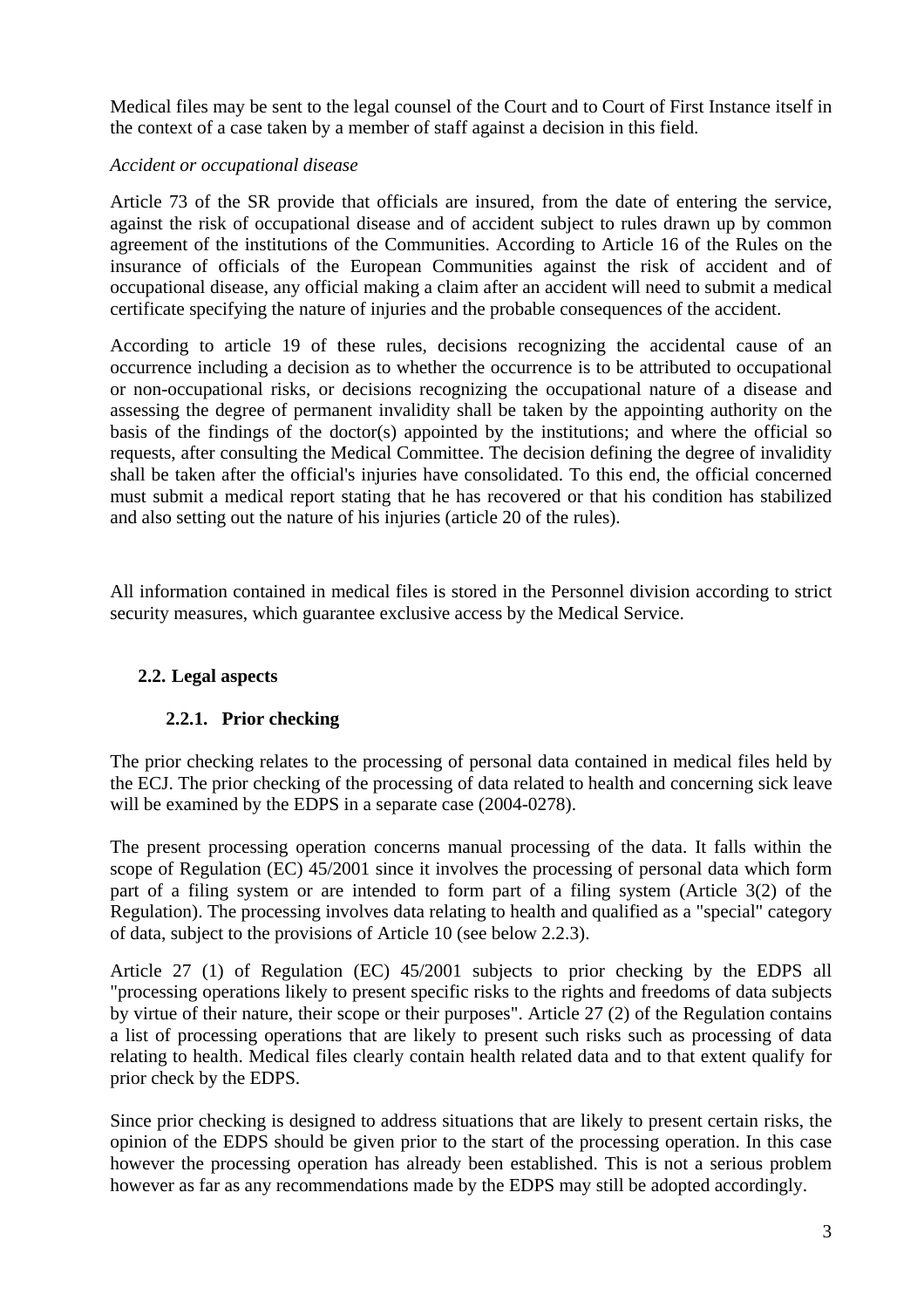The notification of the DPO was received on 14 March 2005. According to Article 27(4) the present opinion must be delivered within a period of two months that is no later than the 14 May 2005. A request for information suspends the delay for a period of  $6 + 2 + 3$  days extending the date to the 25 May 2005. On 24 May 2004 the period within which the EDPS should render his opinion was extended for one month by decision of the EDPS.

# **2.2.2. Legal basis for and lawfulness of the processing**

The processing of data contained in medical files is based on various articles of the Staff Regulation (articles 33, 53 and 59) and the Conditions of employment of other servants of the European Communities (articles 13, 16, 32, 33 and 59). The Rules on the insurance of officials of the European Communities against the risk of accident and of occupational disease also provide for the processing of medical data notably in order to establish the consequences of an accident or the nature of an occupational disease.

The lawfulness of the processing according to Regulation (EC) 45/2001 is therefore based on the performance of a task carried out in the public interest on the basis of legal instruments adopted on the basis of the Treaties establishing the European Communities and in the legitimate exercise of an official authority vested in the Community institution (Article 5(a)). However the necessity of the collection and the processing of the data for the performance of a task provided for in the Staff Regulations must be demonstrated (see below as concerns special categories of data).

# **2.2.3. Processing of special categories of data**

According to Article 10 of the Regulation, personal data concerning health is prohibited unless grounds can be found in Article 10(2) and 10(3).

Clearly here we are in the presence of the processing of personal data concerning health.

As has been explained above concerning the legal basis, the justification for processing of such data is to be found in the Staff Regulations and is therefore compliant with Article  $10(2)(b)$ according to which the prohibition shall not apply where the processing is "necessary for the purposes of complying with the specific rights and obligations of the controller in the field of employment law insofar as it is authorised by the Treaties establishing the European Communities or other legal instruments adopted on the basis thereof".

Being an exception to the general prohibition, Article 10(2)b must be interpreted in a restrictive manner. On one hand, the rights and obligations of the controller are qualified as specific. For example, according to Article 33 of the Staff Regulations, before appointment, a successful candidate shall be medically examined by one of the institution's medical officers in order that the institution may be satisfied that he fulfils the requirements of Article 28(e) i.e. that he is physically fit to perform his duties. This provision therefore justifies the processing of sensitive data considered as relevant in order to determine whether a person is fit to perform his duties. One the other hand, the concept of necessity means unavoidable need to process the data. This adds up further constraints when applying Article 4(1)(d), as it will be discussed under "data quality".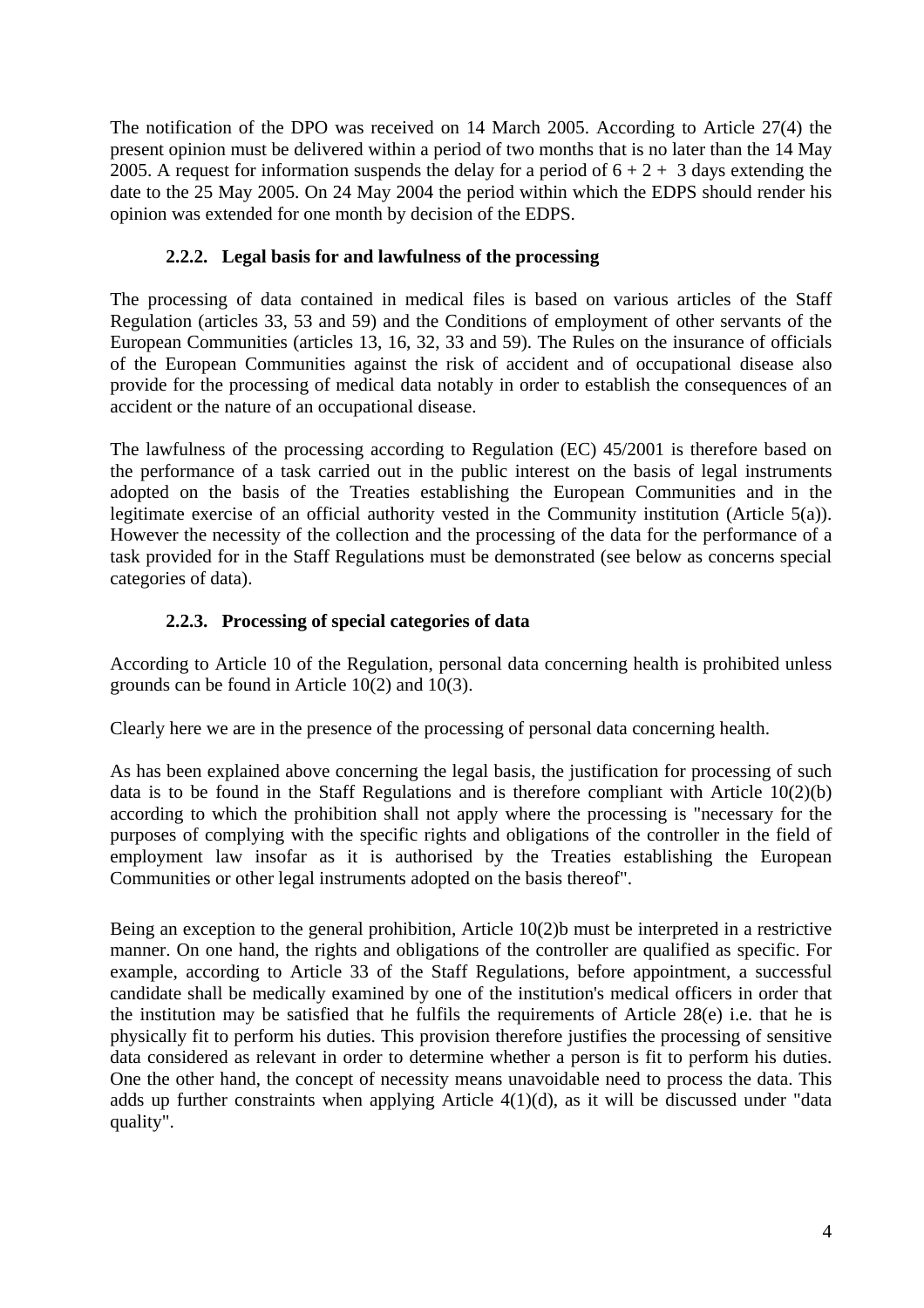The prohibition regarding the processing of data concerning health can also be lifted where the processing is "necessary for the purpose of preventive medicine, medical diagnosis, the provision of care or treatment or the management of health-care services, and where those data are processed by a health professional subject to the obligation of professional secrecy or by another person also subject to an equivalent obligation of secrecy" (Article 10(3)). By reason of their function, the medical officers and nurses are health professionals subject to the obligation of professional secrecy. This also implies that there must be functional separation of those professionals, which is the case, as the Medical Service appears to have functional separation within the Personnel Division of the Court. Therefore Article 10(3) is fully respected

In the event of the transfer of data relating to health to third parties other than the Medical Service, it must also be ensured that Article 10 is complied with. As will be examined below (2.2.6), the medical files may be transferred either to the Invalidity committee, the legal counsel of the Court and the Court of First Instance. Since this is done in the frame of obligations resulting from the Staff Regulations in the field of employment law, Article 10(2) is fully complied with.

### **2.2.4. Data Quality**

According to Article 4(1)(d) personal data must be adequate, relevant and non excessive in relation to the purposes for which collected and/or further processed.

Even though certain standard data will always be present in medical files such as the name, data of birth and personnel number, the precise content of a medical file will of course be variable according to the case. Guarantees must however be established in order to ensure the respect for the principle of data quality. This could take the form of a general recommendation to the persons handling the files reminding them of the rule and recommending them to ensure the respect of the rule.

Data quality must also be ensured in any medical questionnaire submitted to potential or actual agents. Any information requested must be pertinent as concerns the purpose for which the data is collected. The questionnaire on the "aptitude médicale" may only serve the purpose of determining whether or not the person is physically or mentally fit to perform his/her duties. This raises the issue as to what can be considered as medical data which is likely to have an impact on the performance of an agent's duties. In any event the type of data will vary according to the type of function (office work or other, for example). The EDPS would like to underscore the fact that the relevance of a series of data collected in the questionnaire must be demonstrated as concerns the medical fitness to carry out ones duties: on this point the EDPS questions the relevance of information such as that concerning the spouse or children's past or present medical condition. The EDPS recommends an evaluation of the data in the questionnaire on medical aptitude in the light of the data protection principles.

In case T-121/89 and T-13/90 the Court of First Instance has found that "the medical officer of the institution may base his finding of unfitness not only on the existence of present physical or psychological disorders but also on a medically justified prognosis of potential disorders capable of jeopardizing the normal performance of the duties in question in the foreseeable future". Even if the ruling was subsequently annulled by the Court (C-404/92), this interpretation of the notion of "unfitness" was not challenged. Even if terms such as "potential disorders" and "foreseeable future" are vague in terms of data protection, the relevance of the data in respect to the normal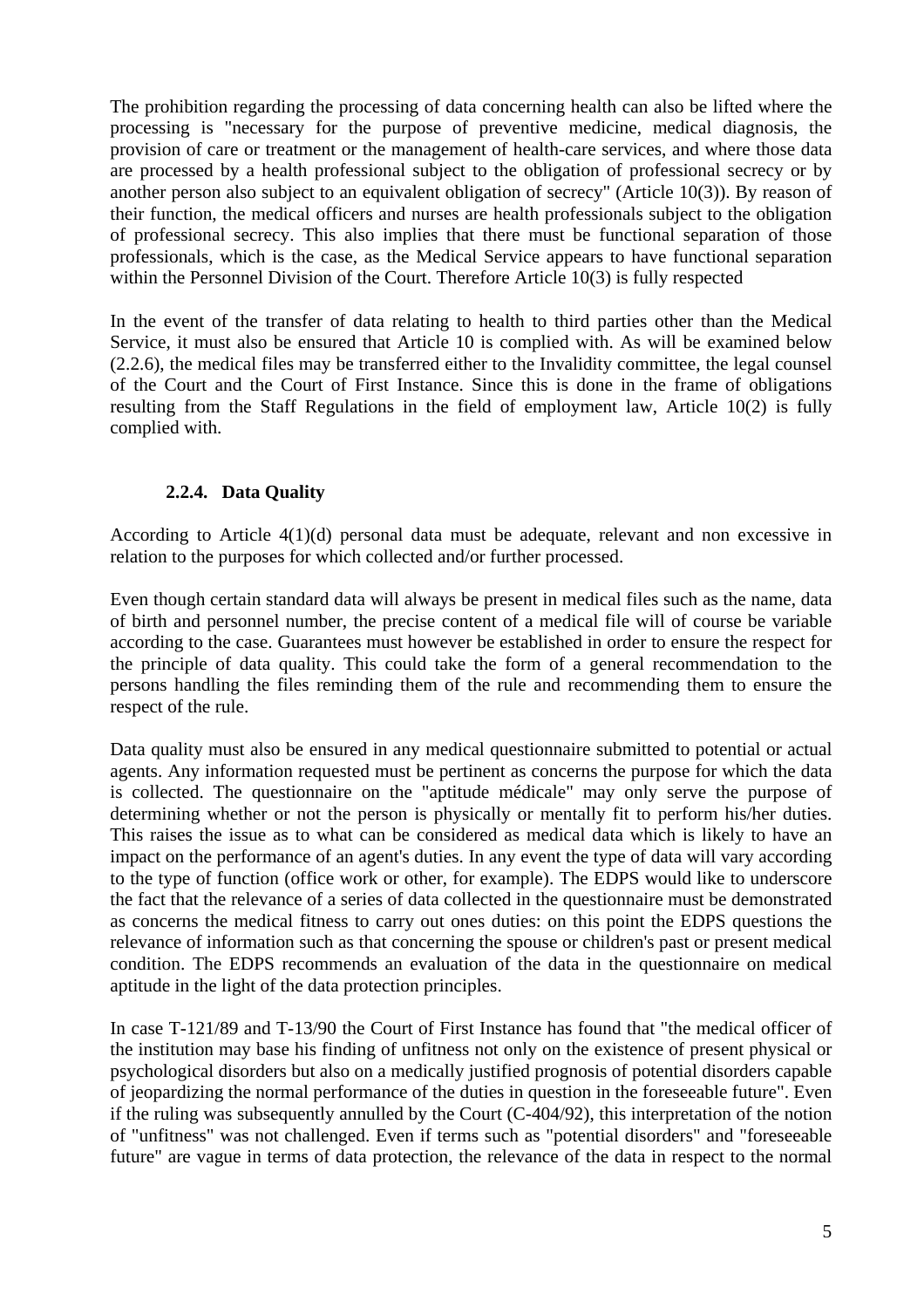performance of the duties must be proved. The link between a potential disorder and the ability to carry out ones duties will need to be demonstrated.

As mentioned in the facts, Article 1 of Annex VIII of the Staff Regulations and article 32 of the Conditions of employment of other agents also provide that if the medical examination shows the servant to be suffering from sickness or invalidity, the appointing authority may decide that expenses arising from such sickness or invalidity are to be excluded from the reimbursement of expenditure provided for in Article 72 of the Staff Regulations. The medical questionnaire submitted at the time of the medical examination for recruitment also contributes to the determination of the insurability of the data subject. However one must bear in mind that no more data than that strictly necessary for this precise purpose may be communicated to the Appointing authority and by the authority to the payment unit.

Should the information gathered in the questionnaire and medical examination serve other purposes than that of verifying the medical aptitude of the data subject to perform his/her duties, such as admitting the person concerned to guaranteed benefits in respect of invalidity or death, the EDPS would suggest to divide the questionnaire in two so that the relevance of the data may be assessed accordingly. It must be made clear that only data relevant for the medical aptitude to carry out ones duties may be requested in the part on medical fitness. Adequacy as concerns insurance should be subject to a specific examination. Here again it should be underlined that as concerns health related data which is not processed for medical reasons the adequacy of the data must be assessed according to strict criteria.

In the frame of annual medical check-ups carried out by a medical practitioner chosen by the official (article 59(6) of the Staff Regulation), it must be assessed to what extent the medical service needs to receive the medical report and any copies of complementary examinations carried out. It must be examined whether the precise purpose of the medical check-up cannot be reached by a statement by the medical practitioner attesting the medical condition of the official and determining whether or not certain exams have been carried out or not.

According to Article 4 (1)(d) of the Regulation, personal data must be "accurate and where necessary kept up to date", and "every reasonable step must be taken to ensure that data which are inaccurate or incomplete, having regard to the purposes for which they were collected or for which they are further processed, are erased or rectified."

In this case, we are dealing with data such as results of medical examinations or notes taken down by a medical officer. The accuracy of this data cannot be easily ensured or assessed. However, the EDPS underlines the necessity for the institution to undertake every reasonable step to ensure up-dated and relevant data. For example, so as to ensure the completeness of the file, any other medical opinions submitted by the data subject must also be kept in the medical files.

### **2.2.5. Conservation of data**

The general principle in the Regulation is that personal data may be kept in a form which permits identification of data of data subjects for not longer than is necessary for which the data are collected and/or further processed (Article 4(1) (e)).

According to Article 4(1) e, if the data are to be kept for statistical, historical, scientific purposes, the Community institution or body must ensure that it is either in an anonymous form or that it is encrypted.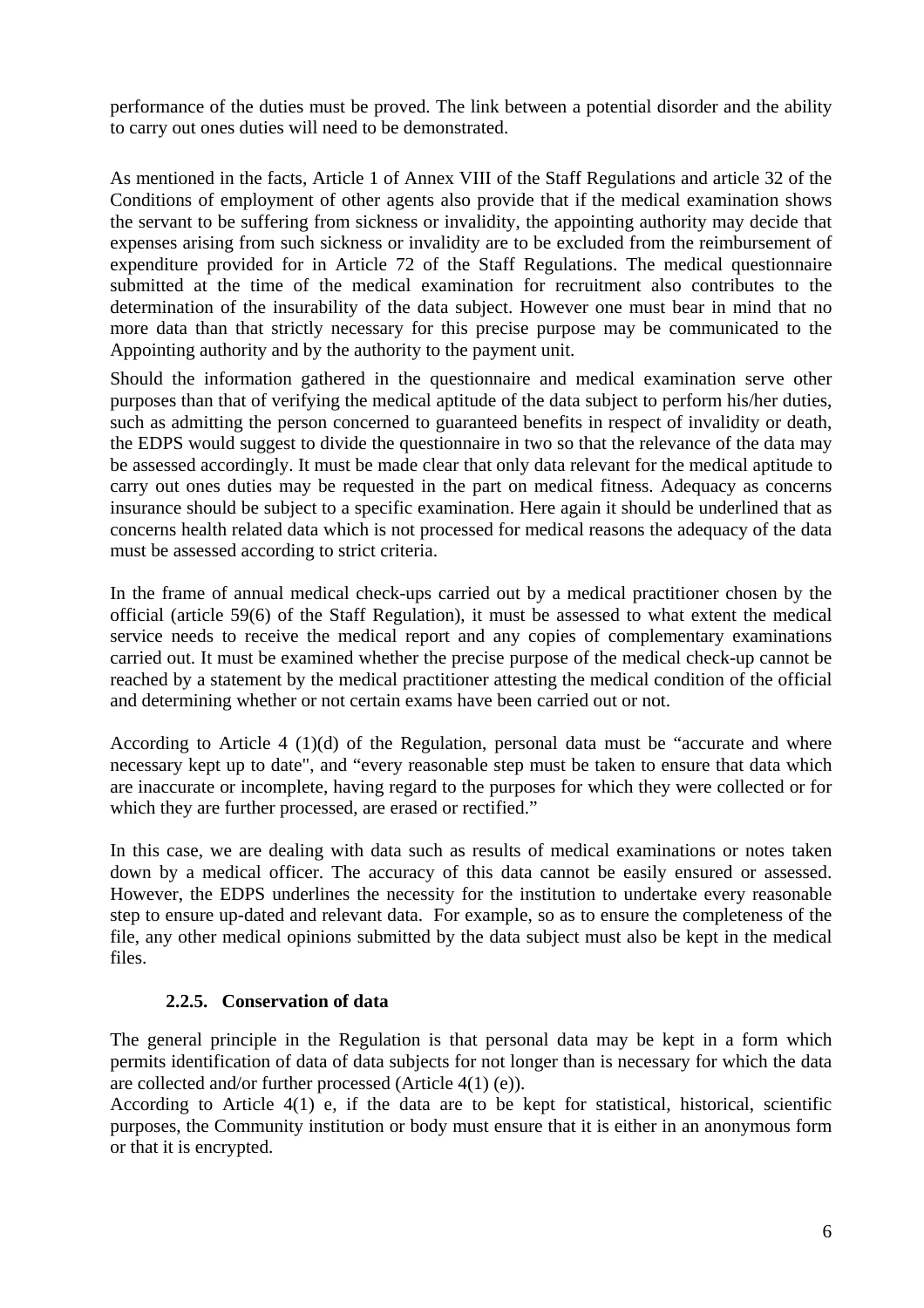According to the information received, medical files are stored for an indefinite period.

During the career of an official, it must therefore be evaluated to what extent and for what purposes the content of a medical file including data such as the results of medical examinations or health certificates need to be kept.

The EDPS acknowledges the importance of the conservation of the data even after the decease or the retirement of the person concerned since in some cases this data are relevant in the potential discovery of information linked to the cause of decease or illness (asbestos, for example). However in the light of the Regulation (EC) 45/2001 it seems that a certain time frame has to be established by the institution<sup>[1](#page-6-0)</sup>. Indeed, in the light of the data protection principles, the data should only be kept for as long as the official or his successors are entitled to claim a right. Any data kept for statistical or scientific purposes must be made anonymous.

A further point must be made as concerns the conservation of medical exams concerning future candidates which, even after having been subjected to a medical examination have not been recruited whether or not this is linked to a medical reason. The conservation of their data relating to the medical examination as provided for in article 33 SR should not be kept indefinitely. The EDPS maintains that the data should only be kept within a certain time frame which could be that of the period during which the data or decision taken on the basis of such data, can be contested.

## **2.2.6. Transfer of data**

According to the notification received from the DPO, information contained in the medical files can be disclosed to medical officers and nurses; the Medical committee; the Invalidity committee; the legal counsel of the Court and the Court of First Instance.

Article 7 of the Regulation, provides that personal data shall only be transferred within or to other Community institutions or bodies if the data are necessary for the legitimate performance of the tasks covered by the competence of the recipient. When a request for transfer of information contained in the medical file is made, the medical service will be required to verify the competence of the recipient and to make a provisional evaluation of the necessity of the transfer of the data. The recipient shall only process the data for the purposes for which they were transmitted.

Transfers to the Medical committee and the Invalidity committee are provided for in the Staff Regulations and are therefore within the competence of the recipient. As for transfers to the legal counsel of the Court and the Court of First Instance, they may only be made in the context of a case taken by a member of staff against a decision in this field and also clearly fall within the competence of the recipient.

# **2.2.7. Information to the data subject**

 $\overline{a}$ 

Articles 11 and 12 provide for information to be given to data subjects in order to ensure the transparency of the processing of personal data. Article 11 provides that when the data is obtained from the data subject, the information must be given at the time of collection. When the data have not been obtained from the data subject, the information must be given when the

<span id="page-6-0"></span> $1$  According to the information received, this question has been raised by the College medical to the Collège des Chefs d'administration (CA-D 1975/00). However has been no outcome so far.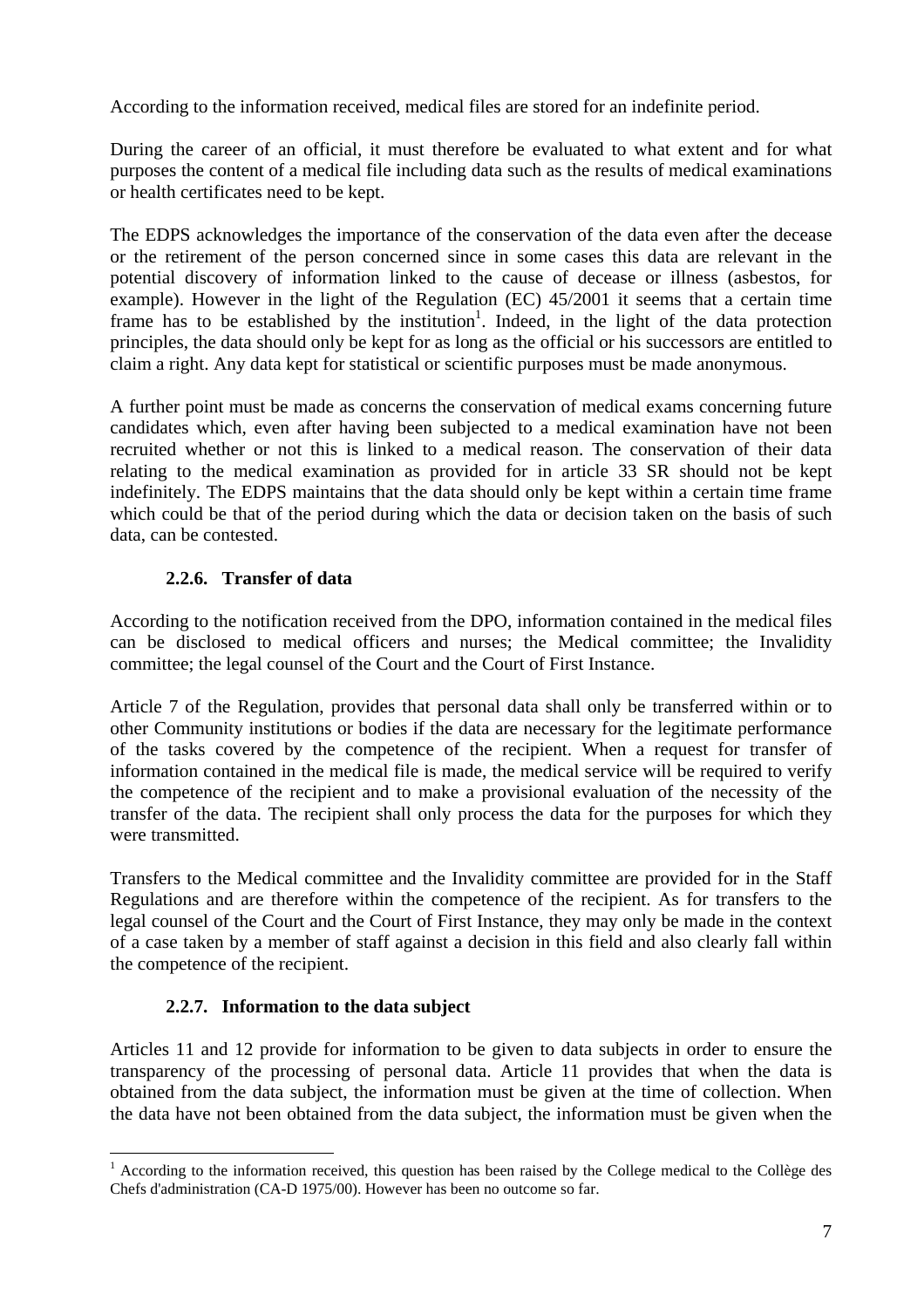data are first recorded or disclosed, unless the data subject already has it. Since in this case information is at first obtained from the data subject on the occasion of the medical exam prior to the entry into service, this should be the occasion to provide the data subject with adequate information at least as concerns the processing of medical data in the framework of the medical examination.

As concerns information on the purpose of the processing, Article 1 of Annex VIII of the Staff Regulations and article 32 of the Staff rules applicable to other agents provide that where the medical examination made before an official takes up his duties show that he is suffering from sickness or invalidity, the appointing authority, in so far as risks arising from such sickness or invalidity are concerned, may decide to admit that official or agent to guaranteed benefits in respect of invalidity or death only after a period of five years. Seeing that at the time of the medical examination made before the entry into service, the official or agent does not have this information at hand, this information should be provided to him at the time of collection of such data.

Information should also be provided as concerns the possible recipients of the data.

The medical questionnaire should also provide information on whether replies to questions are obligatory or voluntary as well as the possible consequences of failure to reply. The data subject must also be informed of the time-limits for the storing of the data. In this case, seeing that there are no time-limits installed, this must be clearly explained to the data subject.

Candidates are also subject to blood tests. However, the questionnaire does not provide any information on the types of blood tests nor of the purposes of these tests.

Information on the existence of a right of access and right to rectify data concerning the data subject as laid down in the decision of the Registrar of 12 July 2004 should be provided to new staff.

As for further processing of the data beyond the medical examination prior to the entry into service, in principle no further information needs to be given as the information is either provided for in the Staff Regulations, or has been mentioned in the questionnaire on medical aptitude, or has been the object of a decision given to staff (see for example, Registrar decision of 12 July 2004 on right of access). The EDPS considers this information as sufficient.

### **2.2.8. Right of access and rectification**

According to Article 13 of the Regulation, the data subject shall notably have the right to obtain without constraint from the controller, communication in an intelligible form of the data undergoing the processing and any available information as to their source.

Article 20 of the Regulation provides for certain restrictions to this right notably where such a restriction constitutes a necessary measure to safeguard the protection of the data subject or of the rights and freedoms of others.

By virtue of Article 26(a) of the Staff Regulations, Staff have the right to acquaint themselves with their medical files, in accordance with arrangements laid down by the institutions. According to a decision of the Registrar of the ECJ of 12 July 2004, officials and agents are entitled to have access to their medical file according to the following conditions: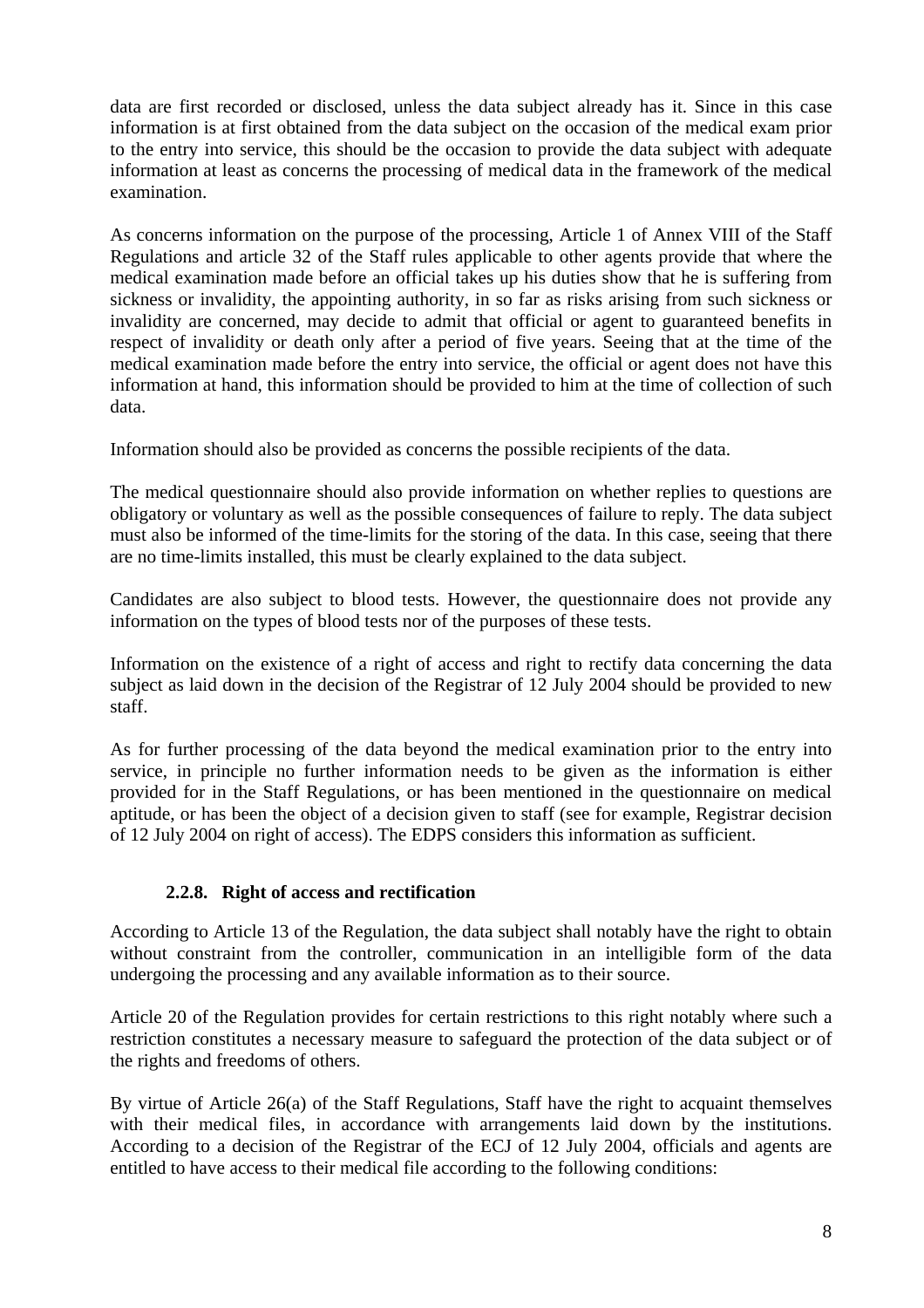1) the file may be consulted in the medical service and in the presence of a member of the medical staff;

2) officials or agents may have access to any psychiatric/psychological reports concerning him/her through the intermediary of a medical practitioner designated by him/her;

3) officials or agents may be denied access to the personal notes of medical officers when, in the light of article 20(1) c of Regulation (EC) 45/2001 and on the basis of a case by case approach, it may be necessary to protect the data subject or the rights and freedoms of others.

The EDPS would like to underline the fact that the rule as laid down in the Regulation is that data subjects have an access to their personal data. Any restrictions to this right must therefore be limited. The restriction must be based on the protection of the data subject. As for a restriction based on the "rights and freedoms of others", this refers to the fact that the rights and freedoms of an identified third party override the access of the data subject to the information. This should be examined on a case by case approach in the light of the principle of proportionality and precludes a blanket denial of access to personal notes of medical officers contained in the medical files.

As concerns point 2 of the Decision the fact that the access must be exercised "though the intermediary of a medical officer" gives the right for medical officer to withhold information. However the EDPS would like to underline that any restriction to this right must be based on Article 20(1) c of the Regulation. The restriction must be based on the protection of the data subject.

Article 14 of the Regulation provides the data subject with a right to rectify inaccurate or incomplete data. This right is somewhat limited as regards medical data to the extent that the accuracy or completeness of medical data is difficult to guarantee. It may however apply as concerns other types of data contained in medical files (administrative data, for example). Furthermore, as mentioned above (quality of data) the data subject may request the completeness of his medical file in the sense that he may request that information such as contra opinions by another medical officer or a Court decision on an element of the medical file be placed in his file so as to ensure up-dated information.

### **2.2.9. Security measures**

According to Articles 22 and 23 of the Regulation 45/2001, the controller and the processor shall implement the appropriate technical and organisational measures to ensure a level of security appropriate to the risks represented by the processing and the nature of the personal data to be protected. These security measures must in particular prevent any unauthorized disclosure or access, accidental or unlawful destruction or accidental loss, or alteration, and to prevent all other forms of unlawful processing.

After careful analysis by the EDPS of the security measures adopted, the EDPS considers that these measures are adequate in the light of Article 22 of Regulation (EC) 45/2001, provided that confidentiality of communications are guaranteed when transferring information from and to the Medical Service.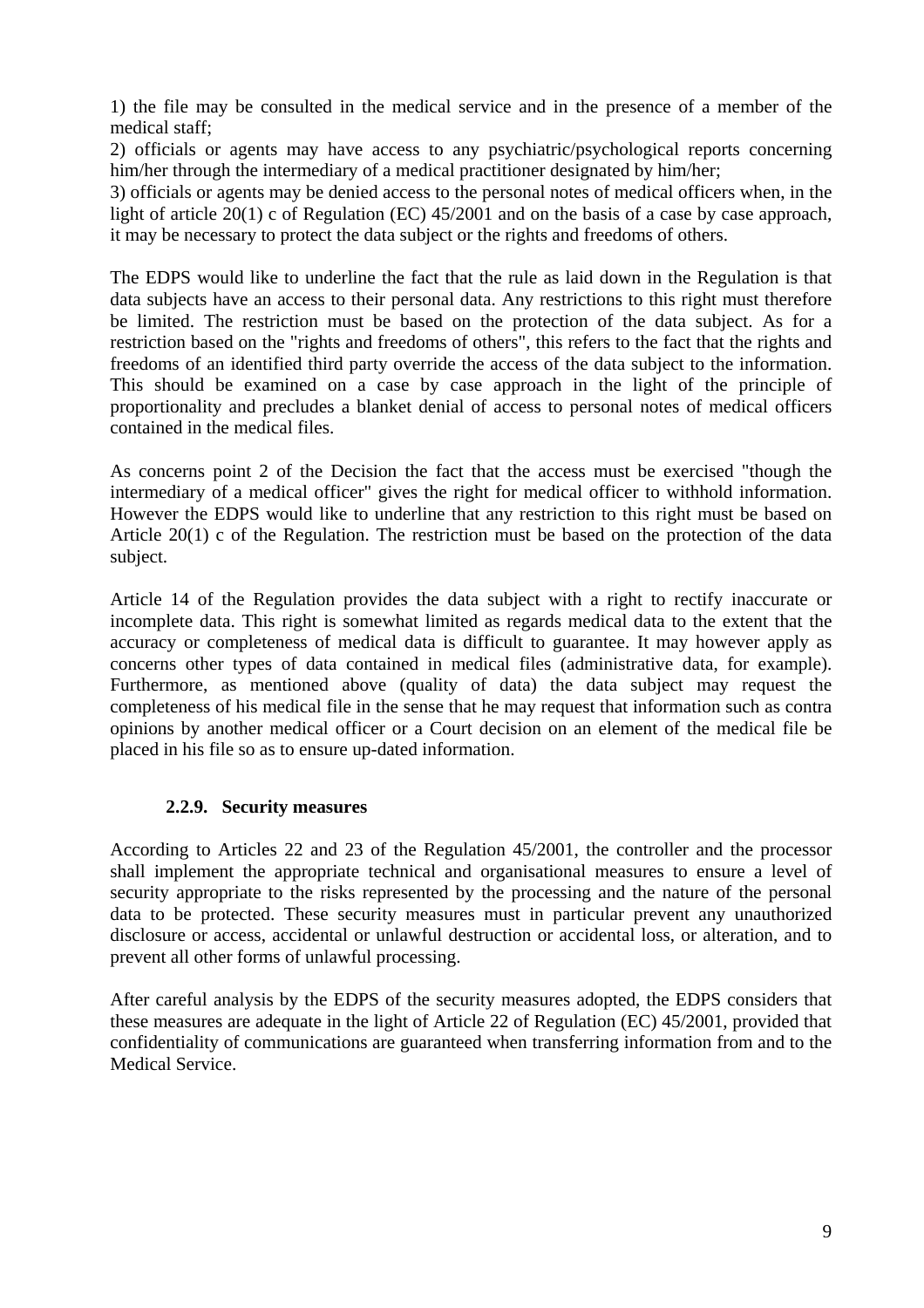#### **Conclusion:**

There is no reason to believe that there is a breach of the provisions of Regulation 45/2001 providing the considerations are fully taken into account:

• Guarantees must be established in order to ensure the respect for the principle of data quality of all data placed in medical files:

- The data in the questionnaire on medical aptitude must be evaluated in the light of the data protection principles, no more data than that necessary to determine the medical aptitude of the data subject may be requested;

- No more data than that strictly necessary for the purpose of determining the insurability of an agent in accordance with article 72 of the Staff regulations may be communicated to the Appointing authority and by the authority to the payment unit;

- In the frame of annual medical check-ups carried out by a medical practitioner chosen by the official (article 59(6) of the Staff Regulation), it must be assessed to what extent the medical service needs to receive the medical report and any copies of complementary examinations carried out;

- Every reasonable step must be taken so as to ensure up-dated and relevant data.

• As concerns the conservation of the data:

- A certain time frame must be established by the institution as concerns the conservation of the data even after the decease or the retirement of the person;

- Data concerning medical exams of candidates which have not been recruited should only be kept within a certain time frame.

- Information on the purposes of the processing of the data collected in the questionnaire or as a result of any medical test carried out in the frame of the medical examination made before the entry into service, on the possible recipients of the data, on the right of access and rectification according to the decision of the Registrar of 12 July 2004, on whether replies to questions are obligatory or voluntary as well as the possible consequences of failure to reply and the time-limits for the storing of the data (or absence thereof) should be provided at the time of the medical examination.
- Confidentiality of communications must be guaranteed when transferring information from and to the Medical Service.

Done at Brussels, 17 June 2005

Peter HUSTINX European Data Protection Supervisor